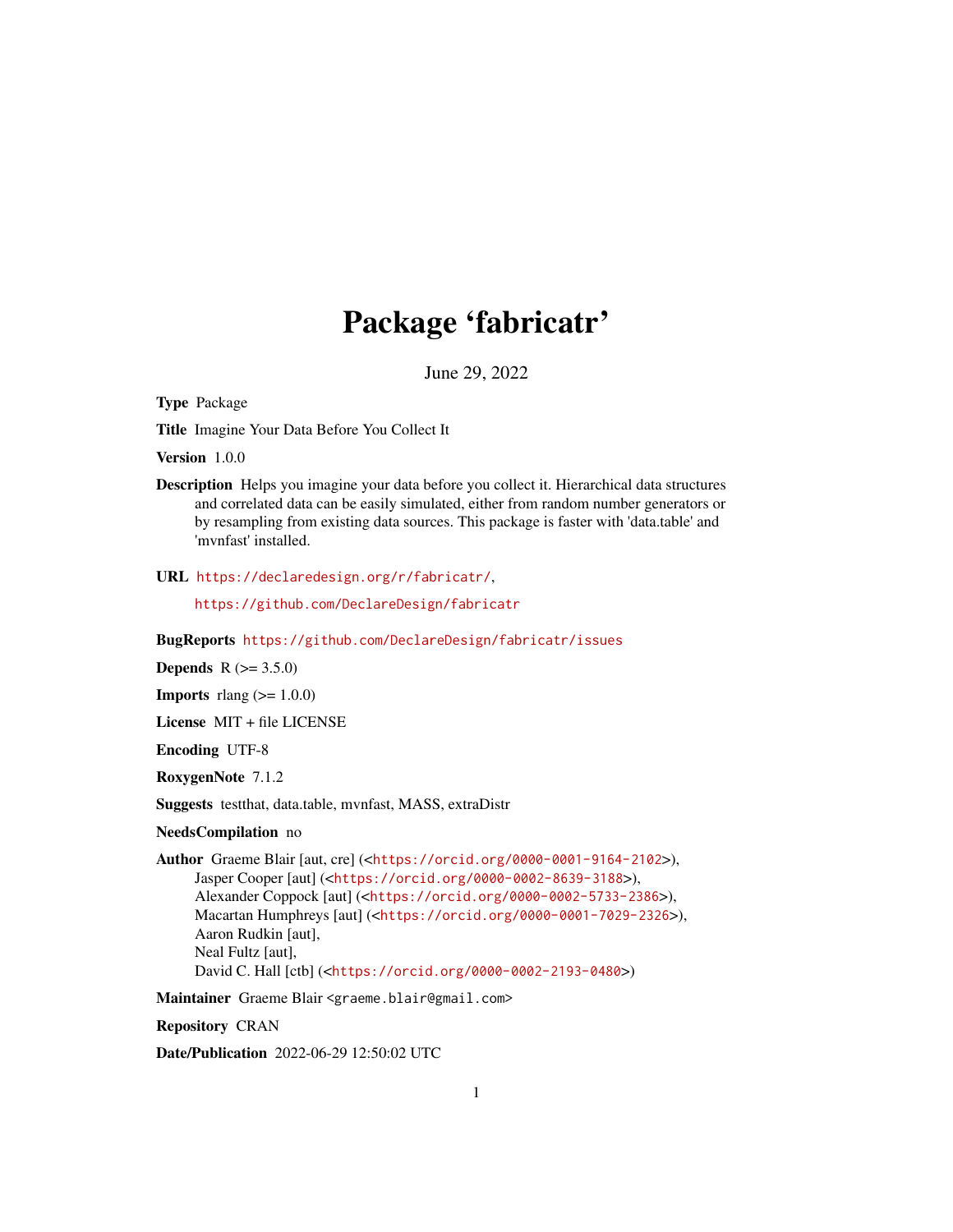# <span id="page-1-0"></span>R topics documented:

| Index | 21 |
|-------|----|

correlate *Perform generation of a correlated random variable.*

#### Description

This function is EXPERIMENTAL, and we cannot guarantee its properties for all data structures. Be sure to diagnose your design and assess the distribution of your variables.

# Usage

correlate(draw\_handler, ..., given, rho)

# Arguments

| draw_handler            | The unquoted name of a function to generate data. Currently, draw_binary,<br>draw_binomial, and draw_count are supported. |
|-------------------------|---------------------------------------------------------------------------------------------------------------------------|
| $\cdot$ $\cdot$ $\cdot$ | The arguments to draw handler (e.g. prob, mean, etc.)                                                                     |
| given                   | A vector that can be ordered; the reference distribution X that Y will be corre-<br>lated with.                           |
| rho                     | A rank correlation coefficient between -1 and 1.                                                                          |

# Details

In order to generate a random variable of a specific distribution based on another variable of any distribution and a correlation coefficient rho, we map the first, known variable into the standard normal space via affine transformation, generate the conditional distribution of the resulting variable as a standard normal, and then map that standard normal back to the target distribution. The result should ensure, in expectation, a rank-order correlation of rho.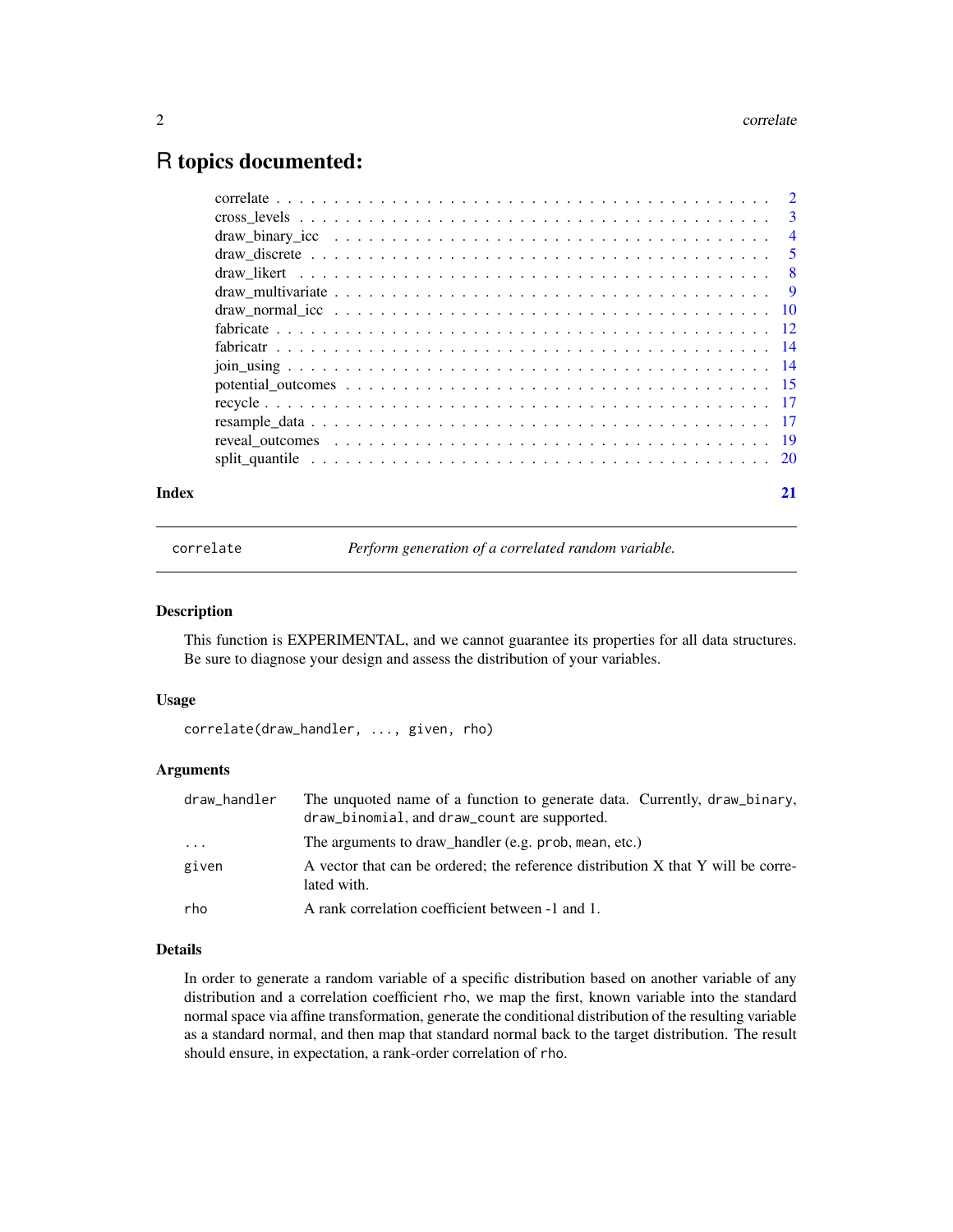# <span id="page-2-0"></span>cross\_levels 3

# Examples

```
# Generate a variable of interest
exam_score <- pmin(100, norm(n = 100, mean = 80, sd = 10))# Generate a correlated variable using fabricatr variable generation
scholarship_offers \leq correlate(given = exam_score, rho = 0.7,
                                draw_count, mean = 3)
# Generate a correlated variable using base R distributions
final_grade <- pmax(100, correlate(given = exam_score, rho = 0.7,
                                   rnorm, mean = 80, sd = 10))
```
cross\_levels *Creates panel or cross-classified data*

# <span id="page-2-1"></span>Description

This function allows the user to create data structures that are paneled or cross-classified: where one level of observation draws simultaneously from two or many source levels. Common examples of panels include country-year data which have country-level and year-level characteristics.

#### Usage

cross\_levels(by = NULL, ...)

 $link\_levels(N = NULL, by = NULL, ...)$ 

#### Arguments

| by       | The result of a call to join_using() which specifies how the cross-classified<br>data will be created                                                                                                                                 |
|----------|---------------------------------------------------------------------------------------------------------------------------------------------------------------------------------------------------------------------------------------|
| $\cdots$ | A variable or series of variables to add to the resulting data frame after the cross-<br>classified data is created.                                                                                                                  |
| Ν        | The number of observations in the resulting data frame. If N is NULL or not<br>provided, the join using will be an "outer product" – merging each row of each<br>provided data frame with each other data frame to make a full panel. |

# Details

By specifying the appropriate arguments in join\_using() within the function call, it is possible to induce correlation in cross-classified data.

# Value

data.frame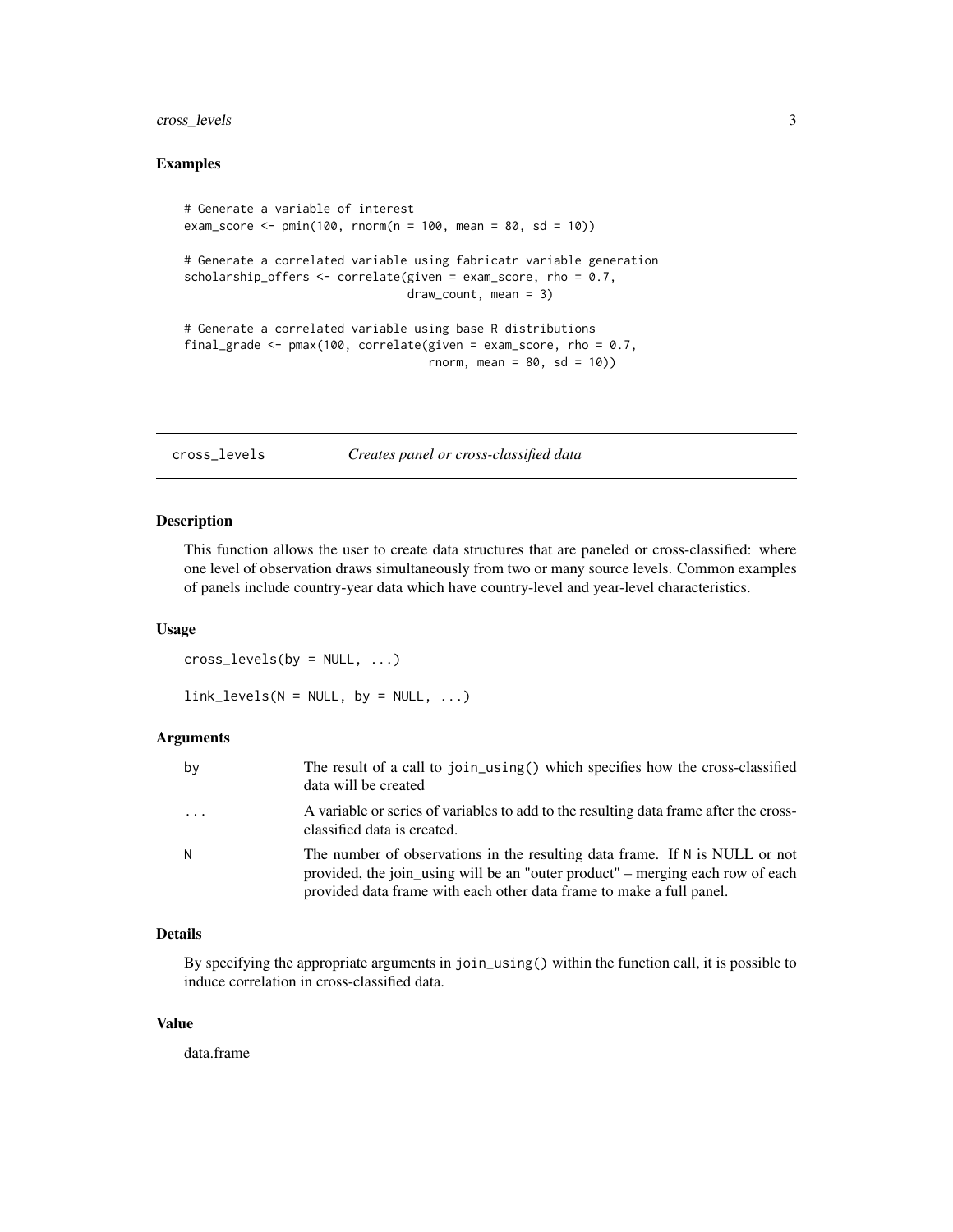# Examples

```
# Generate full panel data
panel <- fabricate(
countries = add\_level(N = 20, country\_shock = runif(N, 1, 10)),years = add\_level(N = 20, year\_shock = runif(N, 1, 10), nest=FALSE),
obs = cross_levels(by = join_using(countries, years), GDP_it = country_shock + year_shock)
)
# Include an "N" argument to allow for cross-classified
# data.
students <- fabricate(
primary_school = add_level(N = 20, ps_quality = runif(N, 1, 10)),
secondary_school = add\_level(N = 15, ss\_quality = runif(N, 1, 10), nest=FALSE),
students = link_levels(N = 500, by = join_using(primary_school, secondary_school))
)
head(students)
# Induce a correlation structure in cross-classified data by providing
# rho.
students <- fabricate(
primary_school = add\_level(N = 20, ps\_quality = runif(N, 1, 10)),secondary_school = add\_level(N = 15, ss\_quality = runif(N, 1, 10), nest=FALSE),
students = link\_levels(N = 500, by = join\_using(ps\_quality, ss\_quality, rho = 0.5)))
cor(students$ps_quality, students$ss_quality)
```
<span id="page-3-1"></span>draw\_binary\_icc *Draw binary data with fixed intra-cluster correlation.*

# Description

Data is generated to ensure inter-cluster correlation 0, intra-cluster correlation in expectation ICC. Algorithm taken from Hossein, Akhtar. "ICCbin: An R Package Facilitating Clustered Binary Data Generation, and Estimation of Intracluster Correlation Coefficient (ICC) for Binary Data".

# Usage

```
draw_binary_icc(prob = 0.5, N = NULL, clusters, ICC = 0)
```
#### Arguments

| prob     | A number or vector of numbers, one probability per cluster. If none is provided,<br>will default to $0.5$ .                    |
|----------|--------------------------------------------------------------------------------------------------------------------------------|
| N        | (Optional) A number indicating the number of observations to be generated.<br>Must be equal to length (clusters) if provided.  |
| clusters | A vector of factors or items that can be coerced to clusters; the length will de-<br>termine the length of the generated data. |

<span id="page-3-0"></span>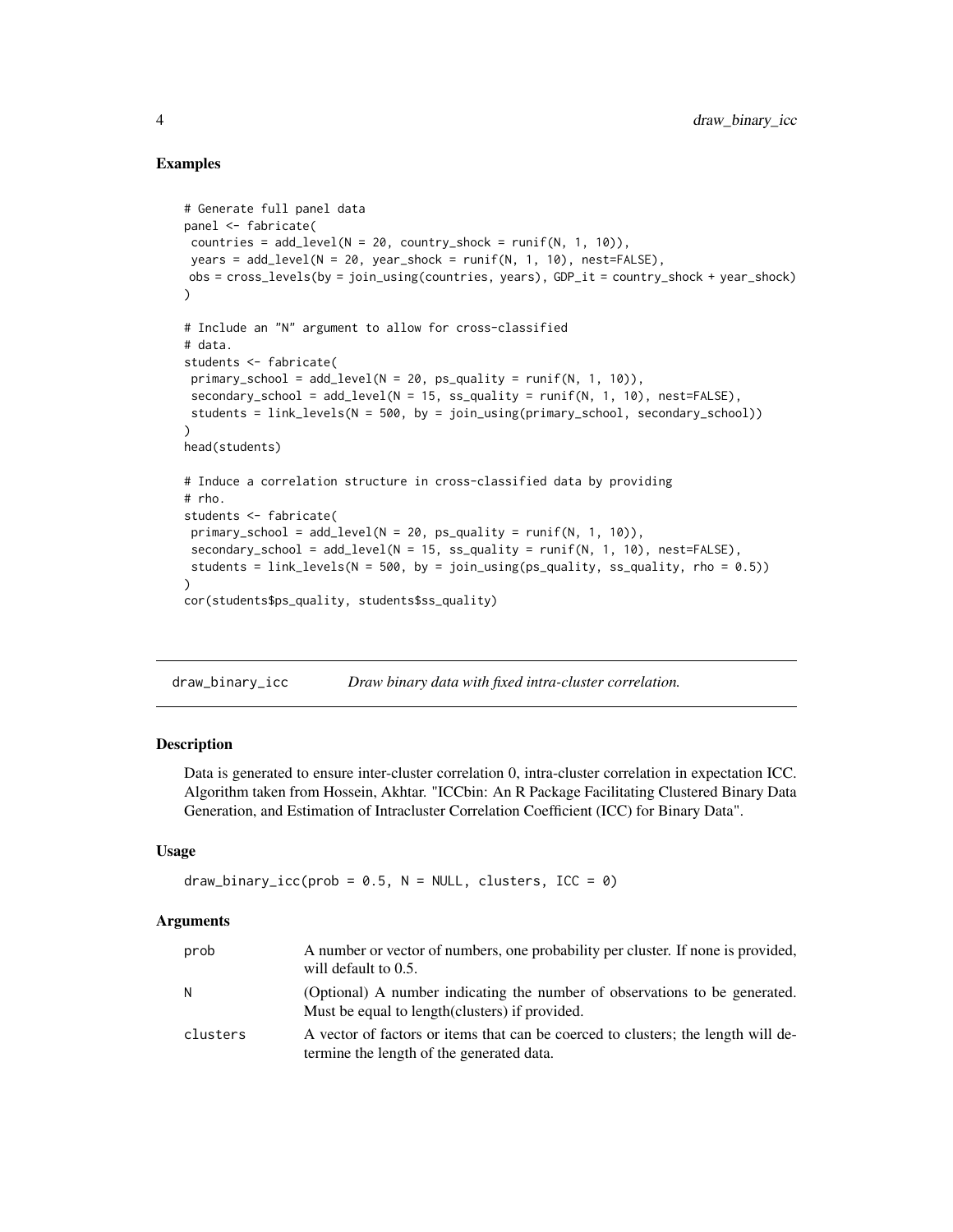# <span id="page-4-0"></span>draw\_discrete 5

ICC A number indicating the desired ICC, if none is provided the default ICC will be 0.

#### Value

A vector of binary numbers corresponding to the observations from the supplied cluster IDs.

# Examples

```
# Divide units into clusters
clusters = rep(1:5, 10)# Default probability 0.5, default ICC 0
draw_binary_icc(clusters = clusters)
# Specify probability or ICC
corr\_draw = draw\_binary\_icc(prob = 0.5, clusters = clusters, ICC = 0.5)# Verify ICC of data.
summary(lm(corr_draw ~ as.factor(clusters)))$r.squared
```
draw\_discrete *Draw discrete variables including binary, binomial count, poisson count, ordered, and categorical*

#### <span id="page-4-1"></span>Description

Drawing discrete data based on probabilities or latent traits is a common task that can be cumbersome. Each function in our discrete drawing set creates a different type of discrete data: draw\_binary creates binary 0/1 data, draw\_binomial creates binomial data (repeated trial binary data), draw\_categorical creates categorical data, draw\_ordered transforms latent data into observed ordered categories, draw\_count creates count data (poisson-distributed).

#### Usage

```
draw_binomial(
 prob = link(latent),
  trials = 1,
 N = length(prob),
  latent = NULL,link = "identity",
  quantile_y = NULL
)
draw_categorical(
  prob = link(latent),
 N = NULL,
```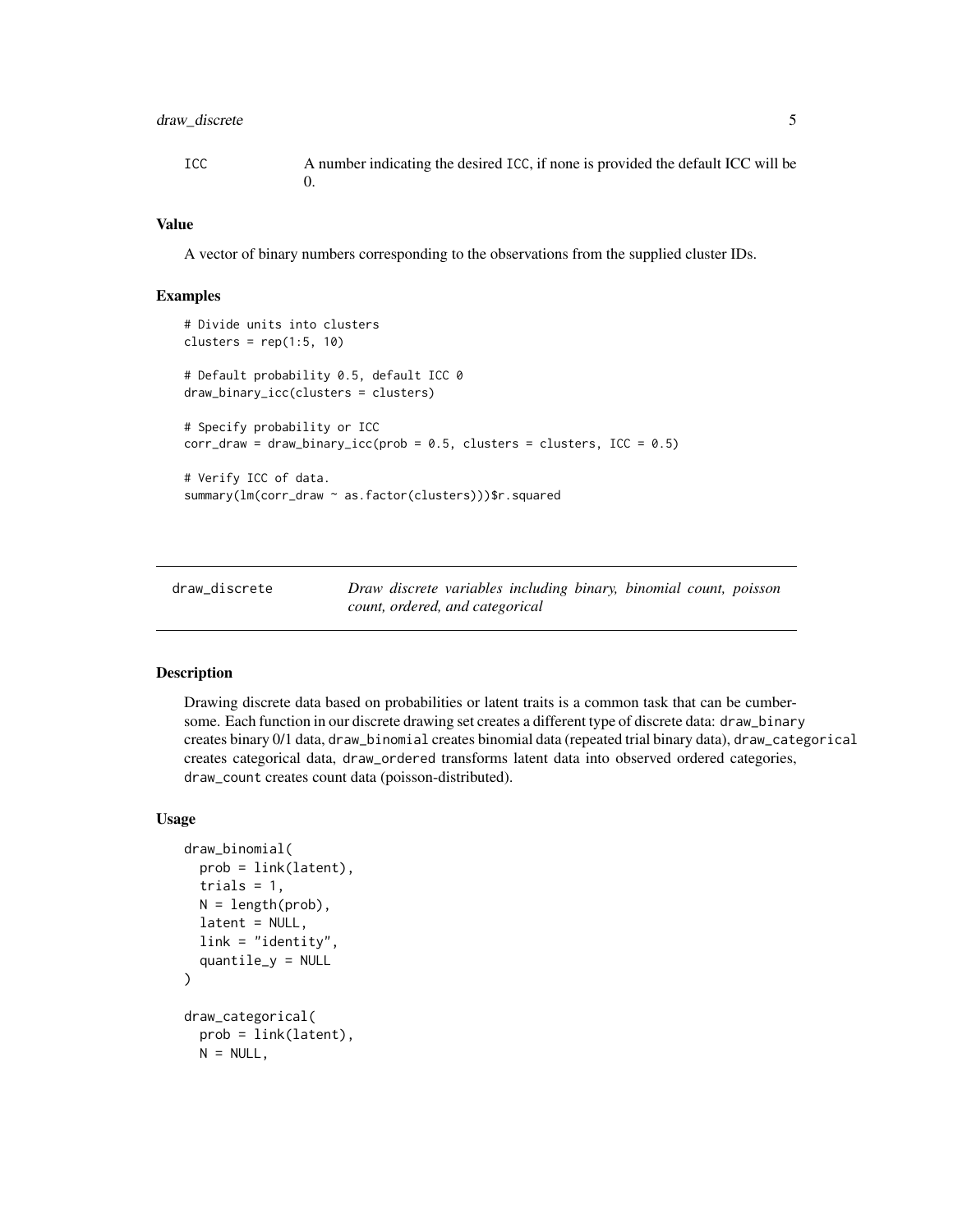```
latent = NULL,
  link = "identity",
  category_labels = NULL
\mathcal{L}draw_ordered(
  x = \text{link}(\text{latent}),breaks = c(-1, 0, 1),
  break_labels = NULL,
  N = length(x),
  latent = NULL,
  strict = FALSE,
  link = "identity"
\mathcal{L}draw_count(
  mean = link(latent),
  N = length(mean),
  latent = NULL,
  link = "identity",
  quantile_y = NULL
\mathcal{L}draw_binary(
  prob = link(latent),
  N = length(prob),link = "identity",
  latent = NULL,
  quantile_y = NULL
)
```

```
draw_quantile(type, N)
```
# Arguments

| prob   | A number or vector of numbers representing the probability for binary or bino-<br>mial outcomes; or a number, vector, or matrix of numbers representing proba-<br>bilities for categorical outcomes. If you supply a link function, these underlying<br>probabilities will be transformed. |
|--------|--------------------------------------------------------------------------------------------------------------------------------------------------------------------------------------------------------------------------------------------------------------------------------------------|
| trials | for draw_binomial, the number of trials for each observation                                                                                                                                                                                                                               |
| N      | number of units to draw. Defaults to the length of the vector of probabilities or<br>latent data you provided.                                                                                                                                                                             |
| latent | If the user provides a link argument other than identity, they should provide the<br>variable latent rather than prob or mean                                                                                                                                                              |
| link   | link function between the latent variable and the probability of a positive out-<br>come, e.g. "logit", "probit", or "identity". For the "identity" link, the latent<br>variable must be a probability.                                                                                    |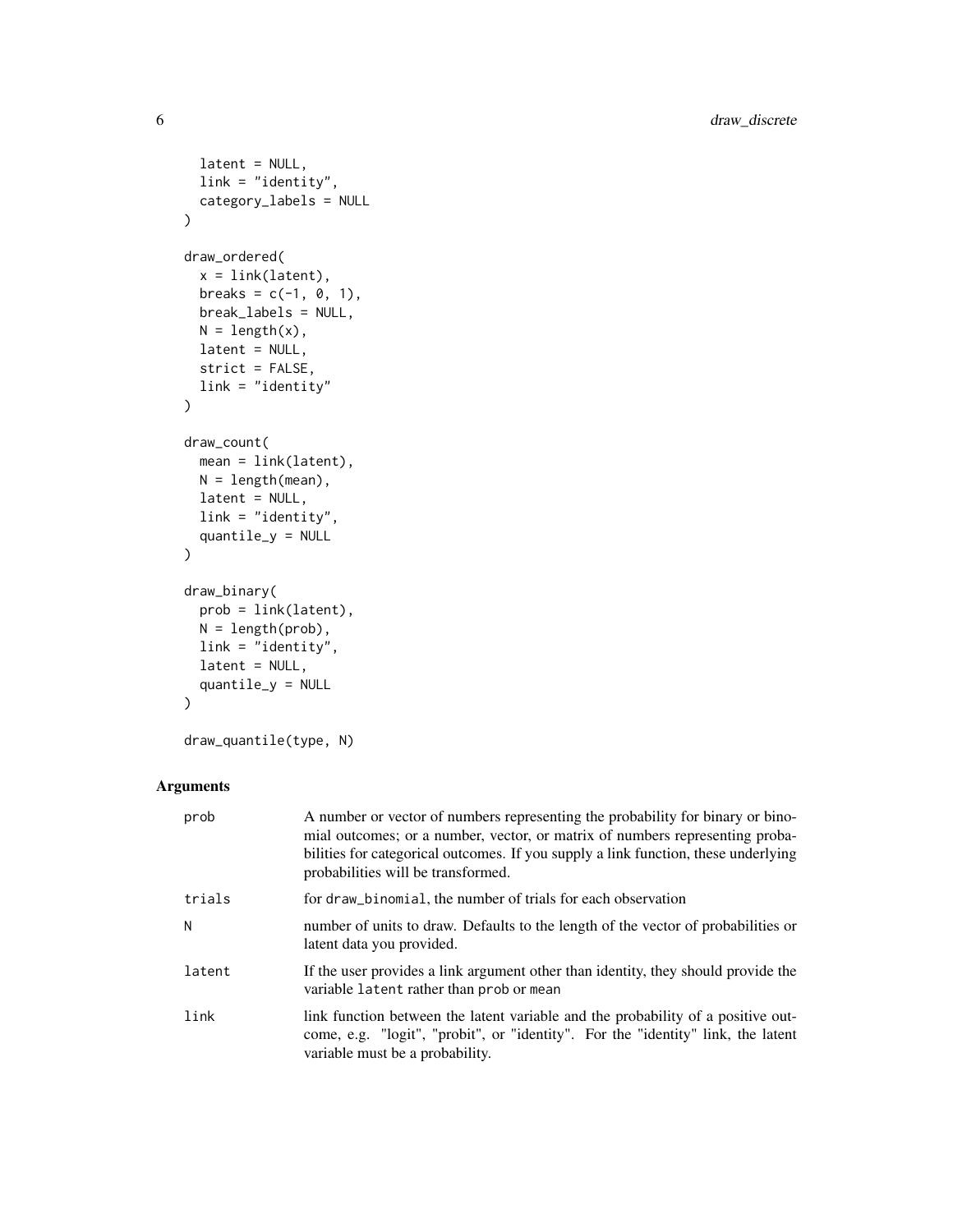# <span id="page-6-0"></span>draw\_discrete 7

| quantile_v      | A vector of quantiles; if provided, rather than drawing stochastically from the<br>distribution of interest, data will be drawn at exactly those quantiles.                                                                                   |
|-----------------|-----------------------------------------------------------------------------------------------------------------------------------------------------------------------------------------------------------------------------------------------|
| category_labels |                                                                                                                                                                                                                                               |
|                 | vector of labels for the categories produced by draw_categorical. If provided,<br>must be equal to the number of categories provided in the prob argument.                                                                                    |
| X               | for draw_ordered, the latent data for each observation.                                                                                                                                                                                       |
| breaks          | vector of breaks to cut a latent outcome into ordered categories with draw_ordered                                                                                                                                                            |
| break_labels    | vector of labels for the breaks to cut a latent outcome into ordered categories<br>with draw_ordered. (Optional)                                                                                                                              |
| strict          | Logical indicating whether values outside the provided breaks should be coded<br>as NA. Defaults to FALSE, in which case effectively additional breaks are added<br>between - Inf and the lowest break and between the highest break and Inf. |
| mean            | for draw_count, the mean number of count units for each observation                                                                                                                                                                           |
| type            | The number of buckets to split data into. For a median split, enter 2; for terciles,<br>enter 3; for quartiles, enter 4; for quintiles, 5; for deciles, 10.                                                                                   |

# Details

For variables with intra-cluster correlations, see [draw\\_binary\\_icc](#page-3-1) and [draw\\_normal\\_icc](#page-9-1)

#### Value

A vector of data in accordance with the specification; generally numeric but for some functions, including draw\_ordered and draw\_categorical, may be factor if labels are provided.

```
# Drawing binary values (success or failure, treatment assignment)
fabricate(N = 3,
   p = c(0, .5, 1),binary = draw_binary(prob = p))
# Drawing binary values with probit link (transforming continuous data
# into a probability range).
fabricate(N = 3,
  x = 10 * rnorm(N),
   binary = draw_binary(latent = x, link = "probit"))
# Repeated trials: `draw_binomial`
fabricate(N = 3,
   p = c(0, .5, 1),binomial = draw_binomial(prob = p, trials = 10))
# Ordered data: transforming latent data into observed, ordinal data.
# useful for survey responses.
fabricate(N = 3,
  x = 5 * rnorm(N),
  ordered = draw_ordered(x = x,
```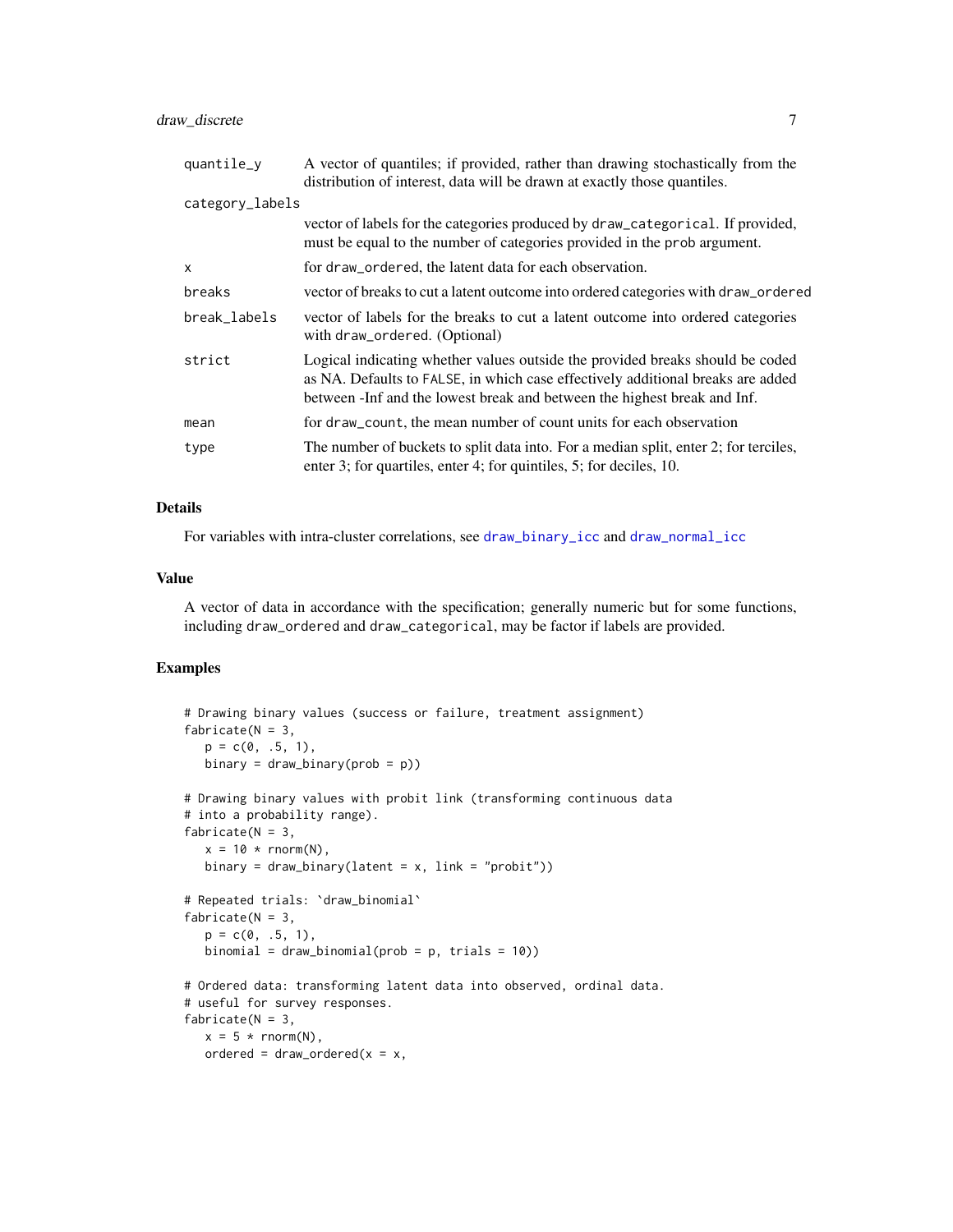```
breaks = c(-Inf, -1, 1, Inf)))# Providing break labels for latent data.
fabricate(N = 3,
  x = 5 * rnorm(N),ordered = draw_ordered(x = x,
                          breaks = c(-Inf, -1, 1, Inf),
                          break_labels = c("Not at all concerned",
                                           "Somewhat concerned",
                                           "Very concerned")))
# Count data: useful for rates of occurrences over time.
fabricate(N = 5,
  x = c(0, 5, 25, 50, 100),
   theft_rate = draw_count(mean=x))
# Categorical data: useful for demographic data.
fabricate(N = 6, p1 = runif(N), p2 = runif(N), p3 = runif(N),
         cat = draw_categorical(cbind(p1, p2, p3)))
```
<span id="page-7-1"></span>draw\_likert *Recode a latent variable into a Likert response variable*

# Description

Recode a latent variable into a Likert response variable

# Usage

```
draw_likert(
 x,
 min = NULL,max = NULL,bins = NULL,
 breaks = NULL,
 labels = NULL
)
```
#### Arguments

|      | a numeric variable considered to be "latent"                                                                                             |
|------|------------------------------------------------------------------------------------------------------------------------------------------|
| min  | the minimum value of the latent variable                                                                                                 |
| max  | the maximum value of the latent variable                                                                                                 |
| bins | the number of Likert scale values. The latent variable will be cut into equally<br>sized bins as in seq(min, max, length.out = bins + 1) |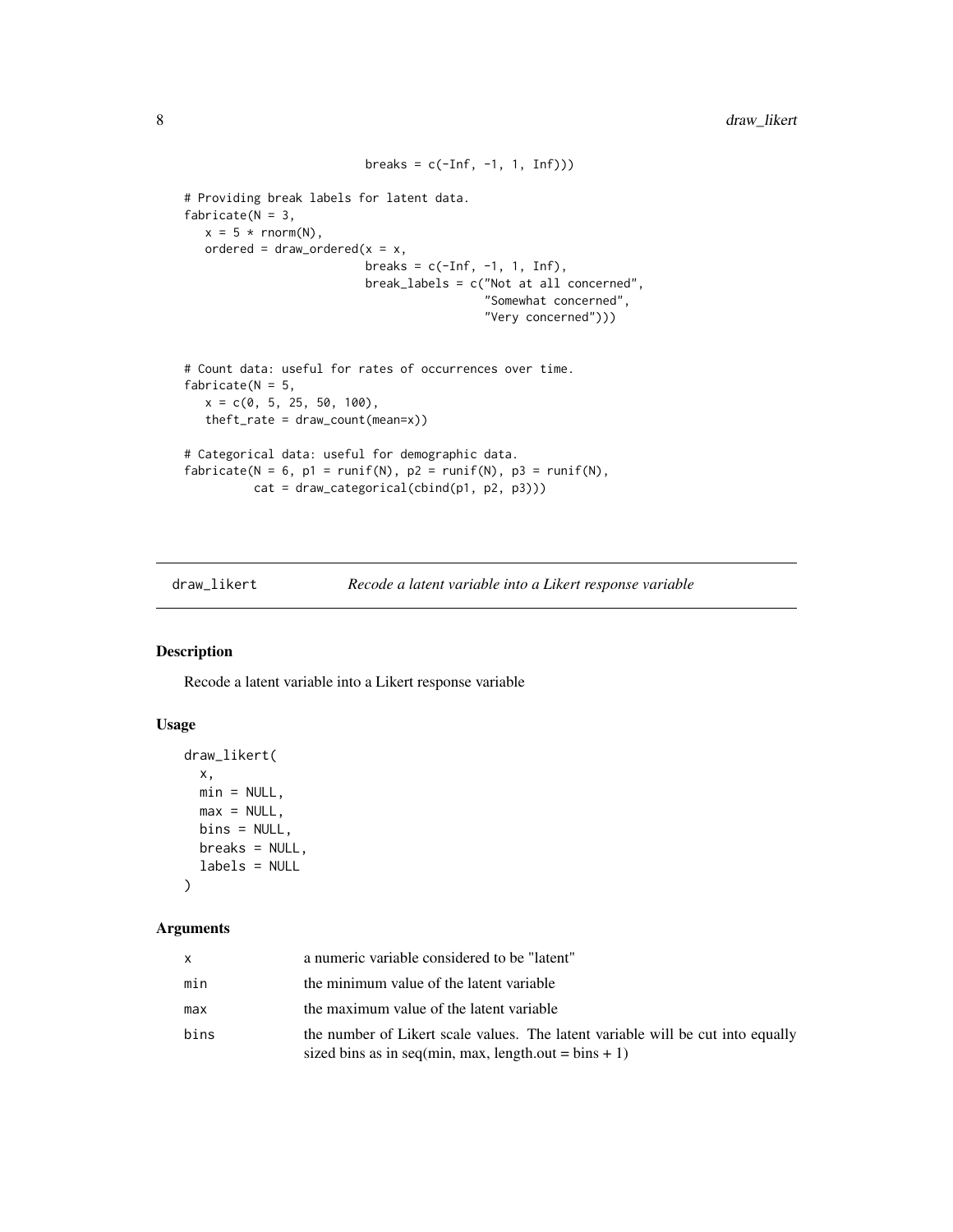<span id="page-8-0"></span>

| breaks | A vector of breaks. This option is useful for settings in which equally-sized<br>breaks are inappropriate |
|--------|-----------------------------------------------------------------------------------------------------------|
| labels | An optional vector of labels. If labels are provided, the resulting output will be<br>a factor.           |

# Examples

```
x \le -1:100draw_likert(x, min = 0, max = 100, bins = 7)
draw_likert(x, breaks = c(-1, 10, 100))
```
draw\_multivariate *Draw multivariate random variables*

# Description

Draw multivariate random variables

# Usage

```
draw_multivariate(formula, sep = "_")
```
# Arguments

| formula | Formula describing the multivariate draw. The lefthand side is the names or    |
|---------|--------------------------------------------------------------------------------|
|         | prefix and the right-hand side is the multivariate draw function call, such as |
|         | myrnorm from the MASS library or rmnom from the extraDistr library.            |
| sep     | Separator string between prefix and variable number. Only used when a single   |
|         | character string is provided and multiple variables created.                   |

# Value

tibble

# Examples

library(MASS)

```
# draw from multivariate normal distribution
dat <-
 draw_multivariate(c(Y_1, Y_2) ~ mvrnorm(
   n = 500,mu = c(0, 0),Sigma = matrix(c(1, 0.5, 0.5, 1), 2, 2)
```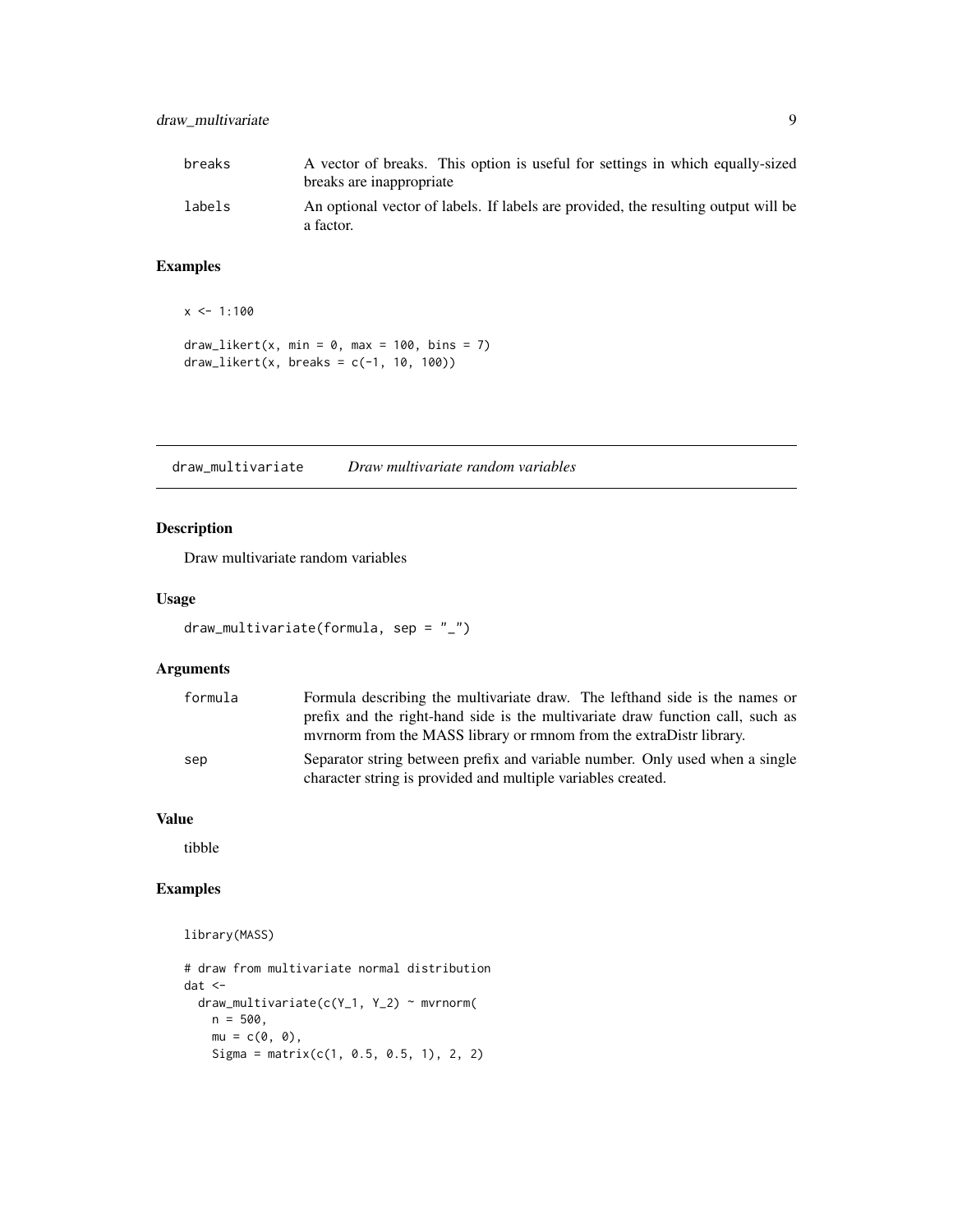```
))
cor(dat)
# equivalently, you can provide a prefix for the variable names
# (easier if you have many variables)
draw_multivariate(Y ~ mvrnorm(
  n = 5,
  mu = c(\emptyset, \emptyset),Sigma = matrix(c(1, 0.5, 0.5, 1), 2, 2)
))
# within fabricate
fabricate(
  N = 100,draw_multivariate(c(Y_1, Y_2) ~ mvrnorm(
    n = N,
    mu = c(\emptyset, \emptyset),Sigma = matrix(c(1, 0.5, 0.5, 1), 2, 2)
  ))
)
# You can also write the following, which works but gives less control over the names
fabricate(N = 100,
Y = mvrnorm(
  n = N,
  mu = c(\emptyset, \emptyset),Sigma = matrix(c(1, 0.5, 0.5, 1), 2, 2)
))
```
<span id="page-9-1"></span>draw\_normal\_icc *Draw normal data with fixed intra-cluster correlation.*

#### Description

Data is generated to ensure inter-cluster correlation 0, intra-cluster correlation in expectation ICC. The data generating process used in this function is specified at the following URL: [https://](https://stats.stackexchange.com/questions/263451/create-synthetic-data-with-a-given-intraclass-correlation-coefficient-icc) stats.stackexchange.com/questions/263451/create-synthetic-data-with-a-given-intraclass-correlation-

# Usage

```
draw_normal_icc(
 mean = 0,
 N = NULL,
 clusters,
  sd = NULL,sd_between = NULL,
```
<span id="page-9-0"></span>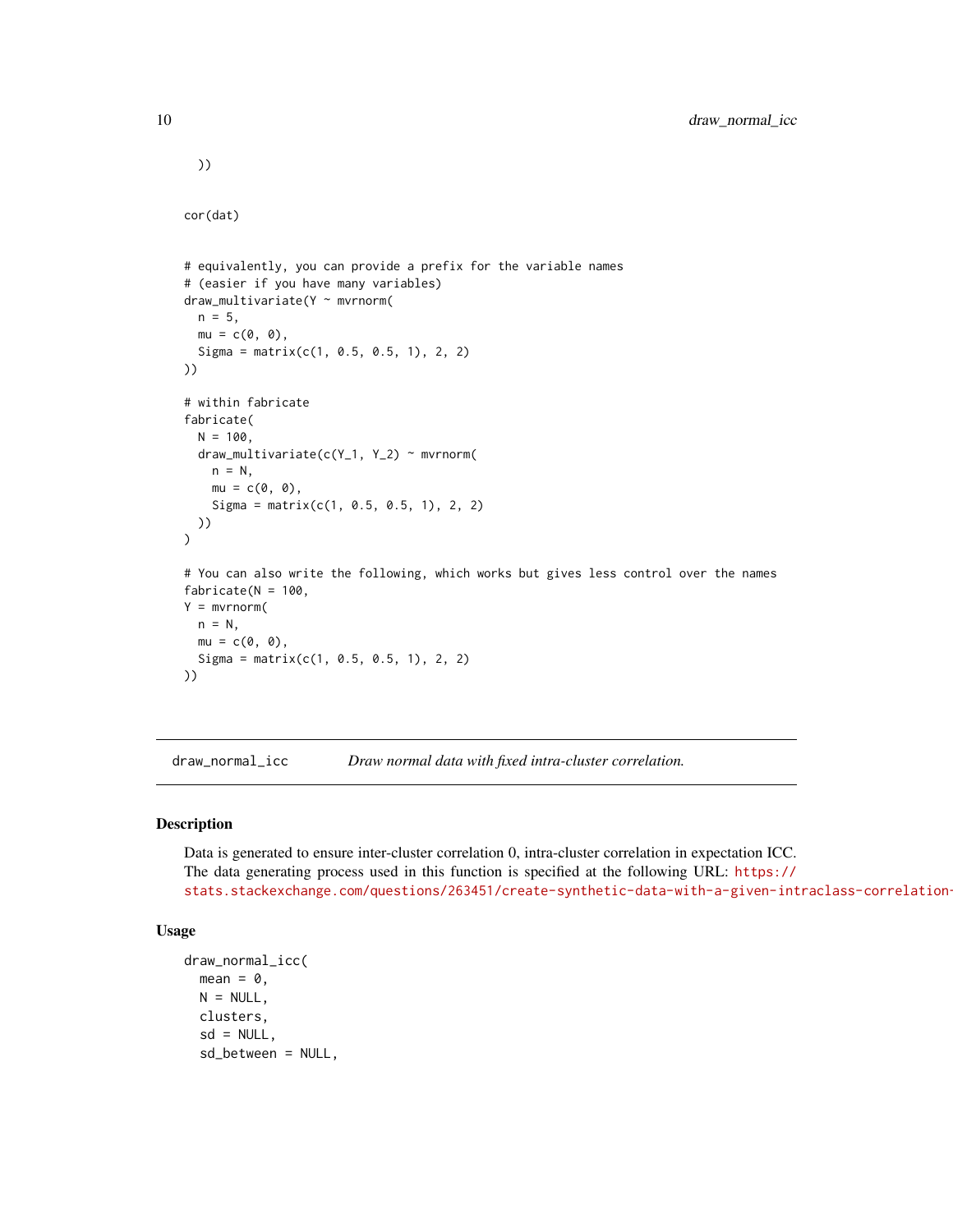```
total_sd = NULL,
  ICC = NULL
)
```
#### Arguments

| mean       | A number or vector of numbers, one mean per cluster. If none is provided, will<br>default to 0.                                                       |
|------------|-------------------------------------------------------------------------------------------------------------------------------------------------------|
| N          | (Optional) A number indicating the number of observations to be generated.<br>Must be equal to length (clusters) if provided.                         |
| clusters   | A vector of factors or items that can be coerced to clusters; the length will de-<br>termine the length of the generated data.                        |
| sd         | A number or vector of numbers, indicating the standard deviation of each clus-<br>ter's error terms – standard deviation within a cluster (default 1) |
| sd_between | A number or vector of numbers, indicating the standard deviation between clus-<br>ters.                                                               |
| total_sd   | A number indicating the total sd of the resulting variable. May only be specified<br>if ICC is specified and sd and sd_between are not.               |
| ICC        | A number indicating the desired ICC.                                                                                                                  |

# Details

The typical use for this function is for a user to provide an ICC and, optionally, a set of within-cluster standard deviations, sd. If the user does not provide sd, the default value is 1. These arguments imply a fixed between-cluster standard deviation.

An alternate mode for the function is to provide between-cluster standard deviations, sd\_between, and an ICC. These arguments imply a fixed within-cluster standard deviation.

If users provide all three of ICC, sd\_between, and sd, the function will warn the user and use the provided standard deviations for generating the data.

#### Value

A vector of numbers corresponding to the observations from the supplied cluster IDs.

```
# Divide observations into clusters
clusters = rep(1:5, 10)# Default: unit variance within each cluster
draw_normal_icc(clusters = clusters, ICC = 0.5)
# Alternatively, you can specify characteristics:
draw_normal_icc(mean = 10, clusters = clusters, sd = 3, ICC = 0.3)
# Can specify between-cluster standard deviation instead:
draw_normal_icc(clusters = clusters, sd_between = 4, ICC = 0.2)
```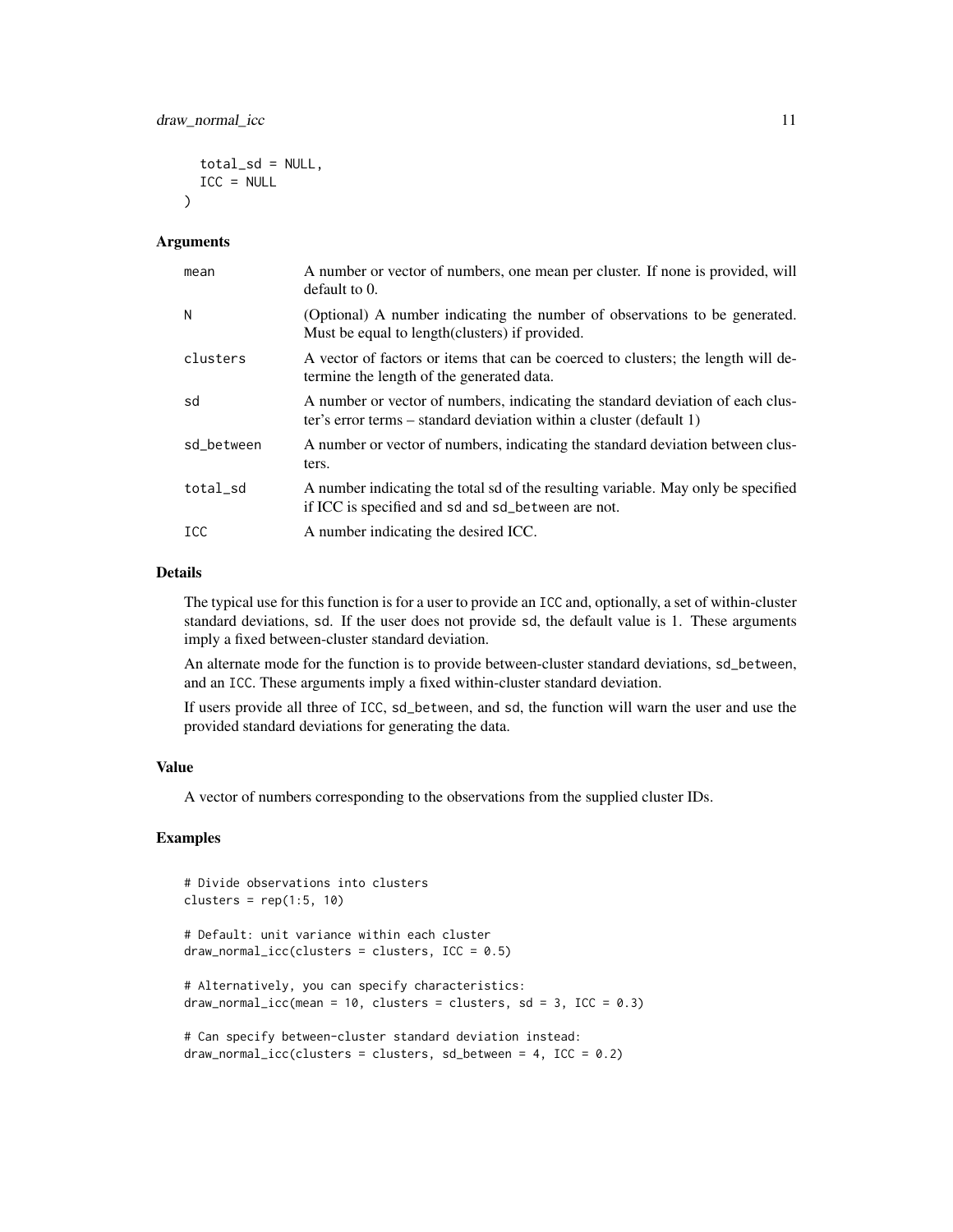```
# Can specify total SD instead:
total_sd_draw = draw_normal_icc(clusters = clusters, ICC = 0.5, total_sd = 3)
sd(total_sd_draw)
# Verify that ICC generated is accurate
corr_draw = draw_normal_icc(clusters = clusters, ICC = 0.4)
summary(lm(corr_draw ~ as.factor(clusters)))$r.squared
```
fabricate *Fabricate data*

# Description

fabricate helps you simulate a dataset before you collect it. You can either start with your own data and add simulated variables to it (by passing data to fabricate()) or start from scratch by defining N. Create hierarchical data with multiple levels of data such as citizens within cities within states using add\_level() or modify existing hierarchical data using modify\_level(). You can use any R function to create each variable. Use cross\_levels() and link\_levels() to make more complex designs such as panel or cross-classified data.

# Usage

 $fabricate(..., data = NULL, N = NULL, ID\_label = NULL)$  $add\_level(N = NULL, ..., next = TRUE)$  $modify\_level(..., by = NULL)$  $nest\_level(N = NULL, ...)$ 

#### Arguments

|          | Variable or level-generating arguments, such as $my\_var = rnorm(N)$ . For fabricate,<br>you may also pass add_level() or modify_level() arguments, which define<br>a level of a multi-level dataset. See examples.                                                                                                                             |
|----------|-------------------------------------------------------------------------------------------------------------------------------------------------------------------------------------------------------------------------------------------------------------------------------------------------------------------------------------------------|
| data     | (optional) user-provided data that forms the basis of the fabrication, e.g. you can<br>add variables to existing data. Provide either N or data (N is the number of rows<br>of the data if data is provided). If data and N are not provided, fabricatr will try<br>to interpret the first un-named argument as either data or N based on type. |
| N        | (optional) number of units to draw. If provided as $f$ abricate( $N = 5$ ), this deter-<br>mines the number of units in the single-level data. If provided in add level, e.g.<br>$fabricate(cities = add\_level(N = 5))$ , N determines the number of units in<br>a specific level of a hierarchical dataset.                                   |
| ID label | (optional) variable name for ID variable, e.g. citizen_ID. Set to NA to suppress<br>the creation of an ID variable.                                                                                                                                                                                                                             |

<span id="page-11-0"></span>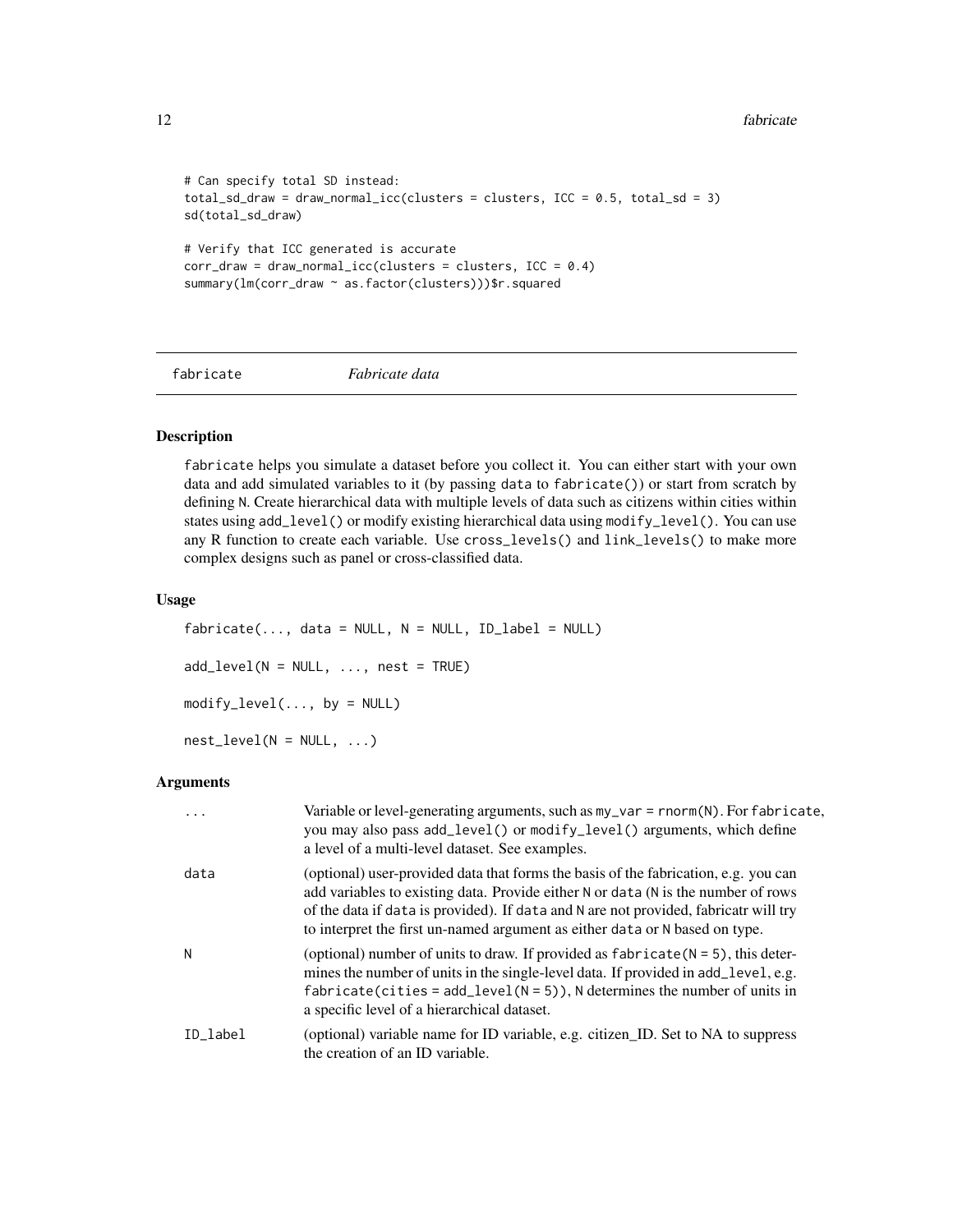#### <span id="page-12-0"></span>fabricate the contract of the contract of the contract of the contract of the contract of the contract of the contract of the contract of the contract of the contract of the contract of the contract of the contract of the

| nest | (Default TRUE) Boolean determining whether data in an add_level() call will              |
|------|------------------------------------------------------------------------------------------|
|      | be nested under the current working data frame or create a separate hierarchy of         |
|      | levels. See our vignette for cross-classified, non-nested data for details.              |
| bv   | (optional) quoted name of variable modify level uses to split-modify-combine<br>data by. |

# Details

We also provide several built-in options to easily create variables, including [draw\\_binary](#page-4-1), [draw\\_count](#page-4-1), [draw\\_likert](#page-7-1), and intra-cluster correlated variables [draw\\_binary\\_icc](#page-3-1) and [draw\\_normal\\_icc](#page-9-1)

#### Value

data.frame

# See Also

[link\\_levels](#page-2-1)

```
# Draw a single-level dataset with a covariate
building_df <- fabricate(
 N = 100,
 height_ft = runit(N, 300, 800)\lambdahead(building_df)
# Start with existing data instead
building_modified <- fabricate(
  data = building_df,
  rent = rnorm(N, mean = height_ft * 100, sd = height_ft * 30)
)
# Draw a two-level hierarchical dataset
# containing cities within regions
multi_level_df <- fabricate(
regions = add\_level(N = 5),
 cities = add\_level(N = 2, pollution = rnorm(N, mean = 5)))head(multi_level_df)
# Start with existing data and add a nested level:
company_df <- fabricate(
 data = building_df,
 company_id = add\_level(N=10, is\_headquarters = sample(c(0, 1), N, replace = TRUE)))
# Start with existing data and add variables to hierarchical data
# at levels which are already present in the existing data.
# Note: do not provide N when adding variables to an existing level
```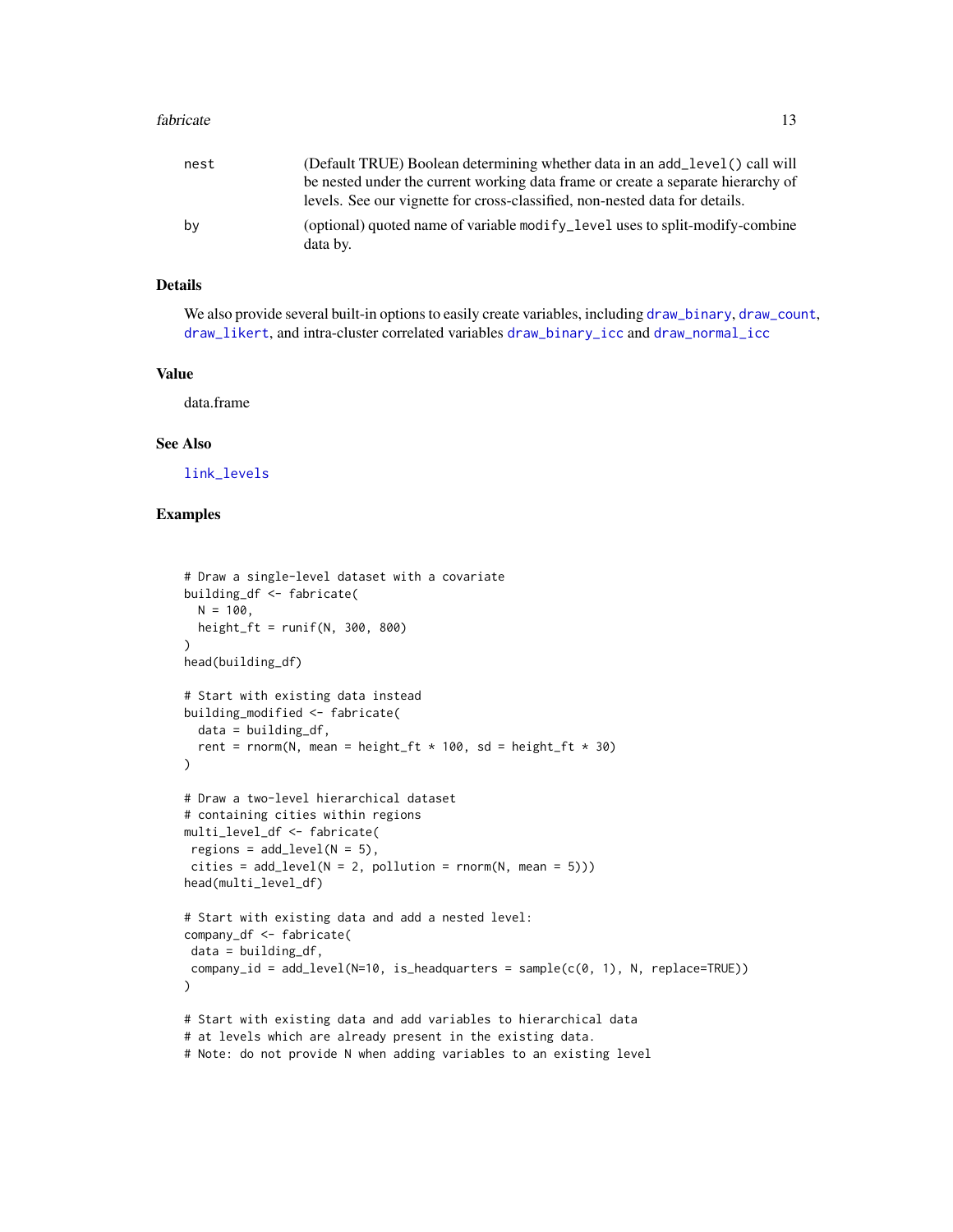```
fabricate(
 data = multi_level_df,
 regions = modify_level(watershed = sample(c(0, 1), N, replace = TRUE)),
 cities = modify\_level(runoff = rnorm(N)))
# fabricatr can add variables that are higher-level summaries of lower-level
# variables via a split-modify-combine logic and the \code{by} argument
multi_level_df <-
fabricate(
  regions = add\_level(N = 5, elevation = rnorm(N)),cities = add\_level(N = 2, pollution = rnorm(N, mean = 5)),cities = modify_level(by = "regions", regional_pollution = mean(pollution))
 )
# fabricatr can also make panel or cross-classified data. For more
# information about syntax for this functionality please read our vignette
# or check documentation for \code{link_levels}:
cross_classified <- fabricate(
 primary_schools = add\_level(N = 50, ps\_quality = runif(N, 0, 10)),secondary_schools = add_level(N = 100, ss_quality = runif(N, 0, 10), nest=FALSE),
 students = link_levels(N = 2000,
                          by = join_using(ps_quality, ss_quality, rho = 0.5),
                          student_quality = ps_quality + 3*ss_quality + rnorm(N)))
```
fabricatr *fabricatr package*

#### Description

fabricatr helps you imagine your data before you collect it. Hierarchical data structures and correlated data can be easily simulated, either from random number generators or by resampling from existing data sources.

| join_using | Helper function handling specification of which variables to join<br>a cross-classified data on, and what kind of correlation structure<br>needed. Correlation structures can only be provided if the underly- |
|------------|----------------------------------------------------------------------------------------------------------------------------------------------------------------------------------------------------------------|
|            | <i>ing call is a</i> link_levels() <i>call.</i>                                                                                                                                                                |

# Description

Helper function handling specification of which variables to join a cross-classified data on, and what kind of correlation structure needed. Correlation structures can only be provided if the underlying call is a link\_levels() call.

<span id="page-13-0"></span>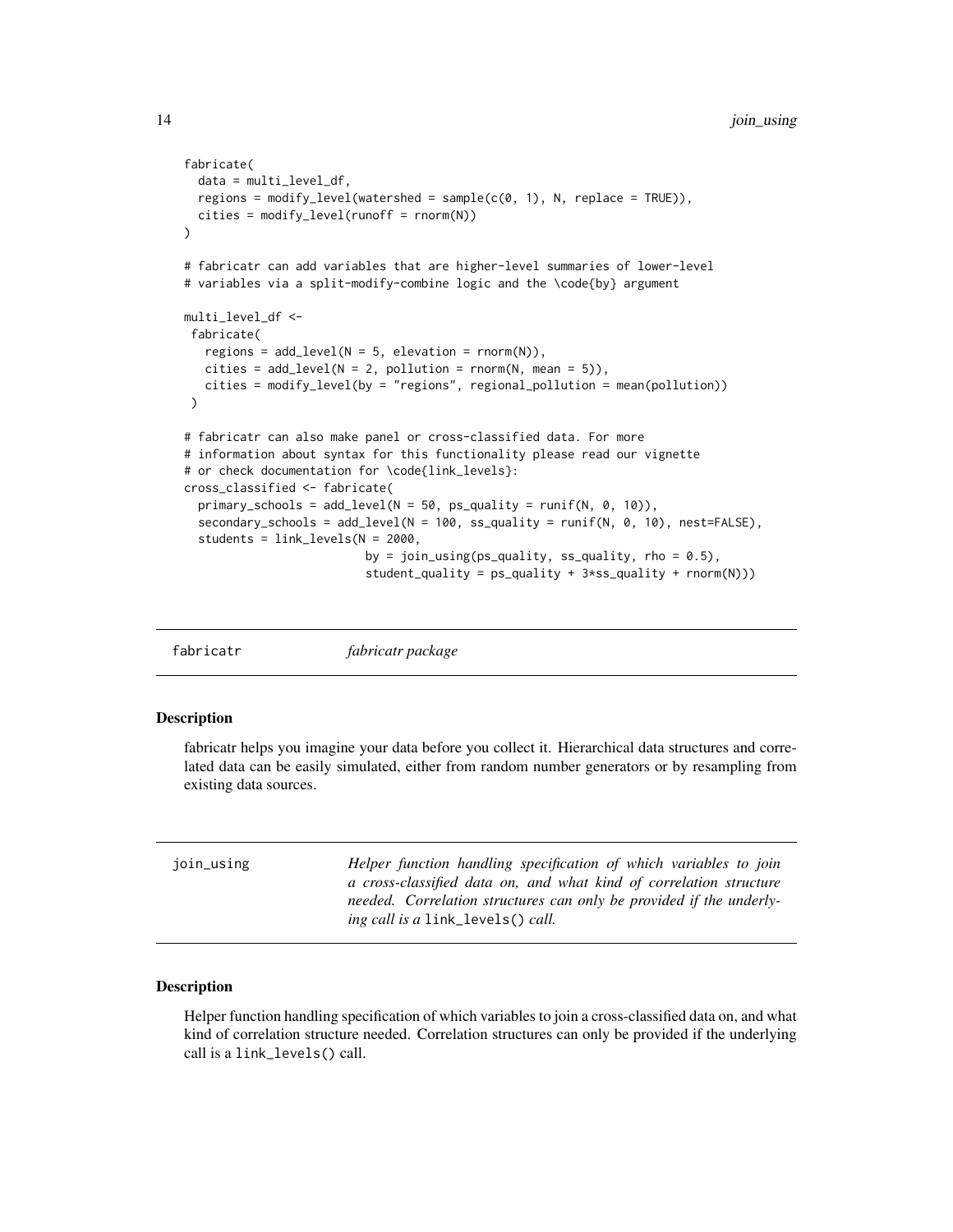#### <span id="page-14-0"></span>Usage

 $join\_using(..., rho = 0, sigma = NULL)$ 

#### Arguments

| $\cdots$ | A series of two or more variable names, unquoted, to join on in order to create<br>cross-classified data.                                                                                                                                                                                                                                         |
|----------|---------------------------------------------------------------------------------------------------------------------------------------------------------------------------------------------------------------------------------------------------------------------------------------------------------------------------------------------------|
| rho      | A fixed (Spearman's rank) correlation coefficient between the variables being<br>joined on: note that if it is not possible to make a correlation matrix from this<br>coefficient (e.g. if you are joining on three or more variables and rho is negative)<br>then the cross_levels() call will fail. Do not provide rho if making panel<br>data. |
| sigma    | A matrix with dimensions equal to the number of variables you are joining on,<br>specifying the correlation for the resulting joined data. Only one of rho and<br>sigma should be provided. Do not provide sigma if making panel data.                                                                                                            |

# Examples

```
panels <- fabricate(
  countries = add\_level(N = 150, country_f e = runif(N, 1, 10)),years = add\_level(N = 25, year\_shock = runif(N, 1, 10), nest = FALSE),obs = cross_levels(
   by = join_using(countries, years),
   new\_variable = country_f e + year\_shock + rnorm(N, 0, 2))
\mathcal{L}schools_data <- fabricate(
  primary_schools = add\_level(N = 20, ps\_quality = runif(N, 1, 10)),secondary_schools = add_level(
   N = 15,
   ss_quality = runif(N, 1, 10),
   nest = FALSE,
  students = link_levels(
   N = 1500,by = join_using(primary_schools, secondary_schools),
   SAT_score = 800 + 13 * ps_quality + 26 * ss_quality + rnorm(N, 0, 50))
)
```
potential\_outcomes *Build potential outcomes variables*

# Description

Function to draw multiple potential outcomes, one for each condition that an assignment variable can be set to.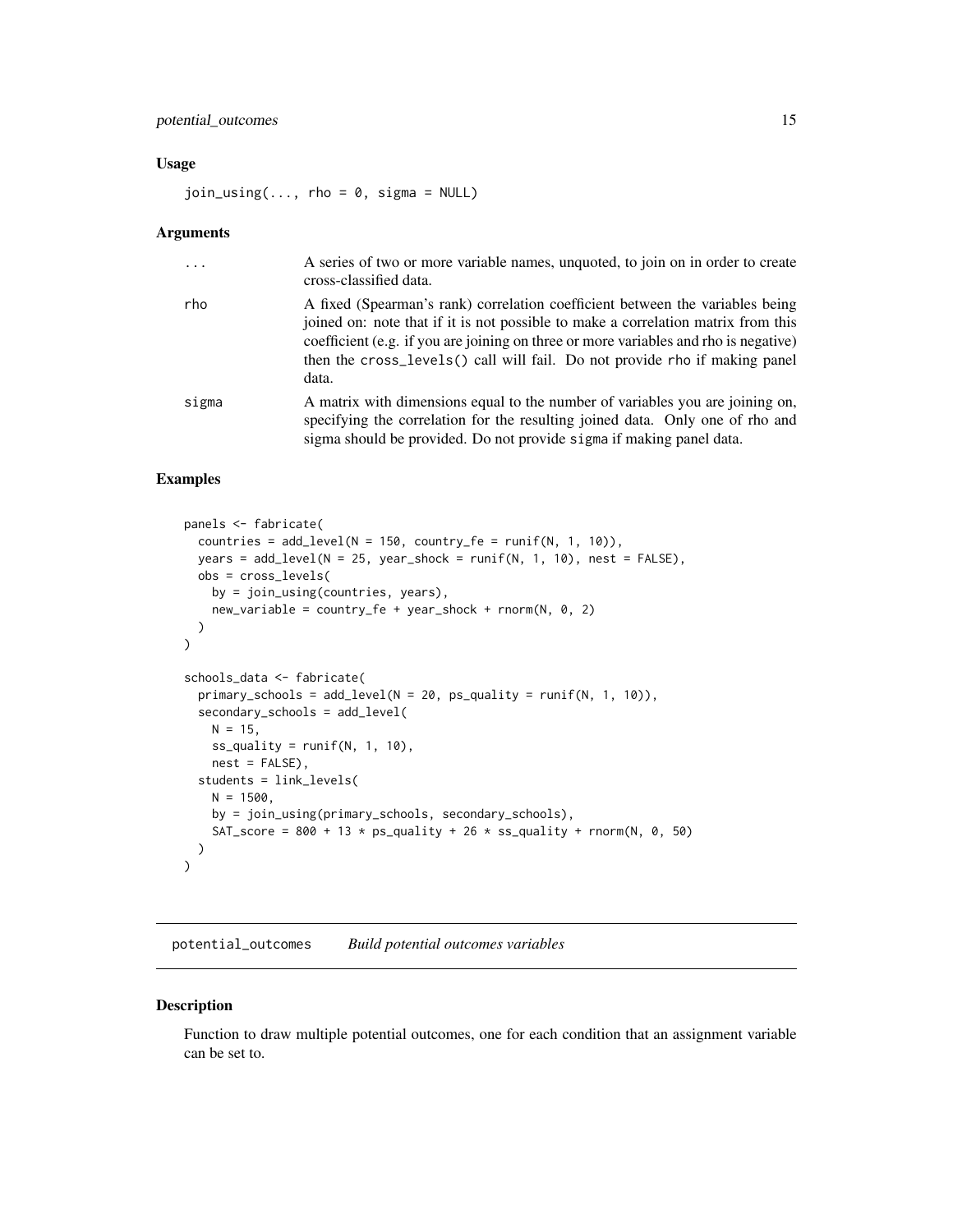# Usage

```
potential_outcomes(x, conditions = list(Z = c(0, 1)), sep = "_")
```
# Arguments

| $\mathsf{x}$ | Formula describing the potential outcomes with the outcome name on the left<br>hand side and the expression describing the potential outcomes on the right<br>hand side, e.g. $Y \sim 0.1 \times Z + \text{rnorm}(N)$ (this would draw two potential outcomes<br>columns by default, named $Y_Z_0$ and $Y_Z_1$ . |
|--------------|------------------------------------------------------------------------------------------------------------------------------------------------------------------------------------------------------------------------------------------------------------------------------------------------------------------|
| conditions   | A list of conditions for each assignment variable. Defaults to $list(Z = c(0,$<br>$1)$ .                                                                                                                                                                                                                         |
| sep          | Separator inserted between the outcome name and the assignment variable name<br>used to construct the potential outcome variable names, defaults to "_".                                                                                                                                                         |

```
fabricate(
  N = 10,
  U = rnorm(N),potential_outcomes(Y \sim \emptyset.1 \times Z + U)
)
# equivalently,
fabricate(
 N = 10,
 U = rnorm(N),potential_outcomes(Y \sim 0.1 \times Z + U,
                      conditions = list(Z = c(0, 1)))\mathcal{L}fabricate(
  N = 10,
 U = rnorm(N),potential_outcomes(Y \sim 0.1 \times Z + U,
                      conditions = list(Z = c(1, 2, 3)))\lambdafabricate(
 N = 10,
  U = rnorm(N),potential_outcomes(Y ~ 0.1 * Z1 + 0.3 * Z2 + 0.5 * Z1 * Z2 + U,
                       conditions = list(21 = c(0, 1)),Z2 = c(0, 1)))
```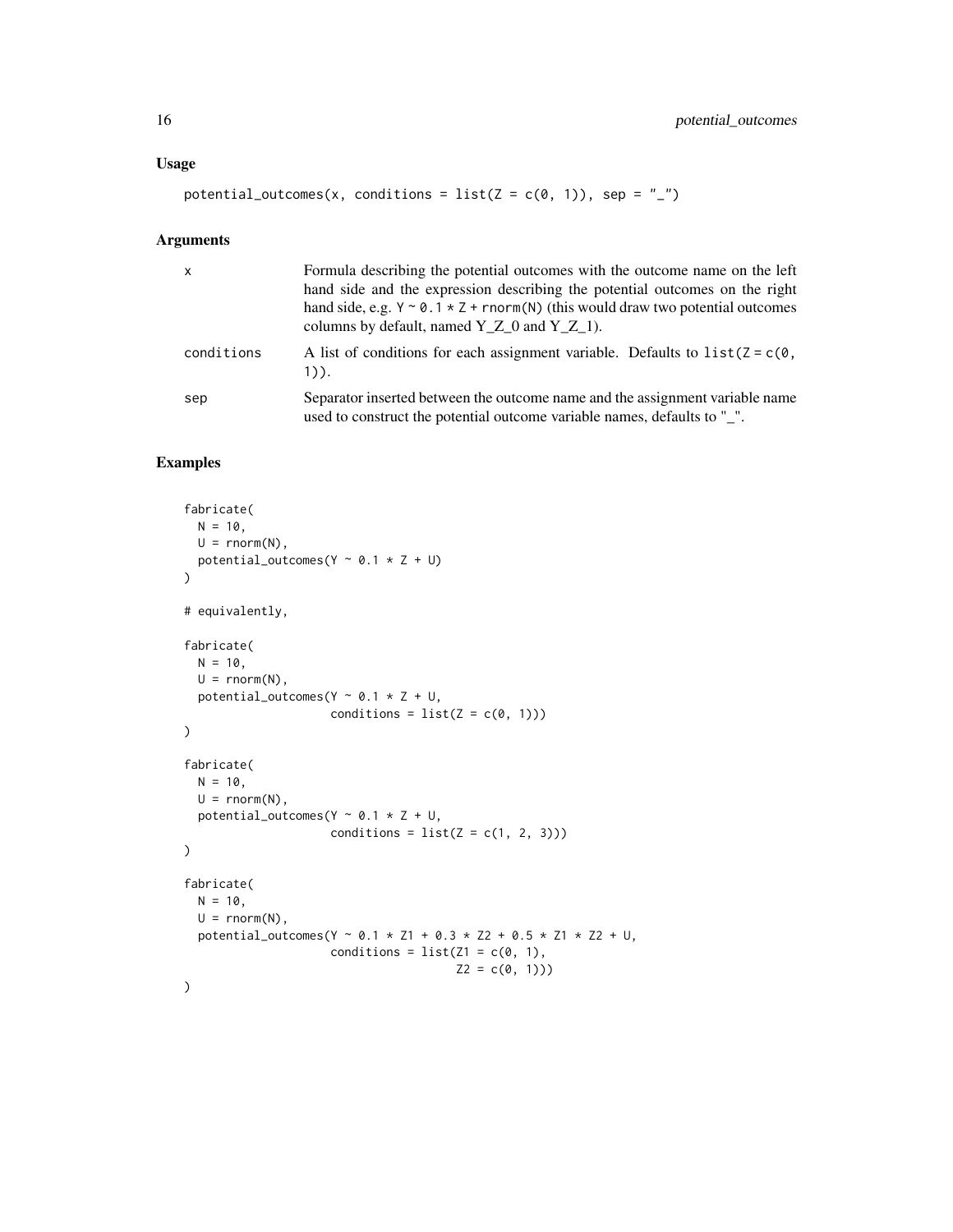<span id="page-16-0"></span>

# Description

This function is a helper function designed call rep\_len to expand the length of a data vector, but which can dynamically retrieve N from the surrounding level call for use in fabricatr.

### Usage

 $recycle(x, .N = NULL)$ 

# Arguments

|     | Data to recycle into length N                                                                                                |
|-----|------------------------------------------------------------------------------------------------------------------------------|
| . N | the length to recycle the data to, typically provided implicitly by a or fabricate<br>call wrapped around the function call. |

# Value

A vector of data padded to length N

# Examples

```
fabricate(
 N = 15,
 month = recycle(month.abb)
)
```
resample\_data *Resample data, including hierarchical data*

# Description

This function allows you to resample any data frame. The default mode performs a single resample of size N with replacement. Users can also specify more complex resampling strategies to resample hierarchical data.

# Usage

```
resample_data(data, N, ID_labels = NULL, unique_labels = FALSE)
```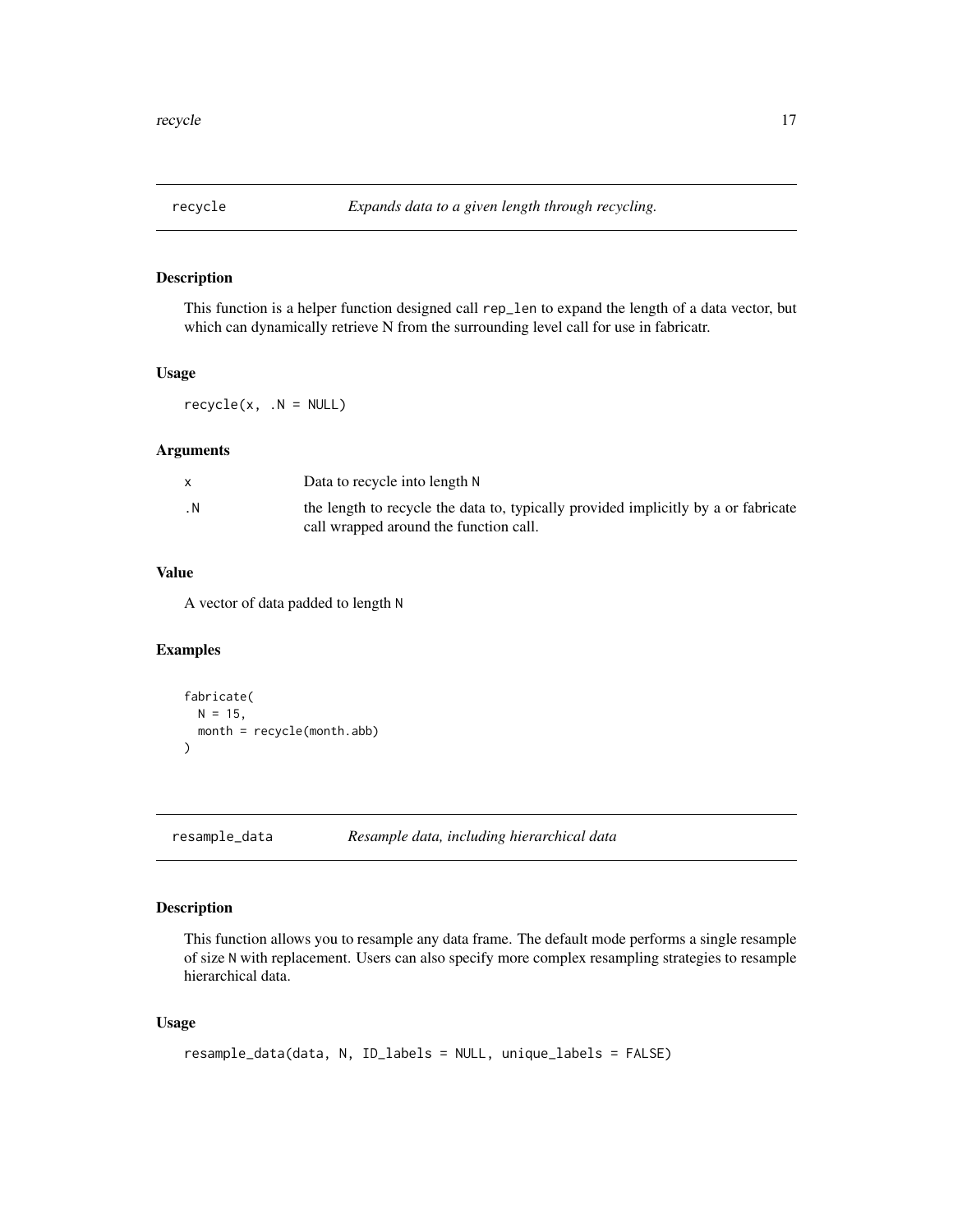# **Arguments**

| data          | A data frame, usually provided by the user.                                                                                                                                                                                                                                                                                                                                                                                                                                                                                                                    |
|---------------|----------------------------------------------------------------------------------------------------------------------------------------------------------------------------------------------------------------------------------------------------------------------------------------------------------------------------------------------------------------------------------------------------------------------------------------------------------------------------------------------------------------------------------------------------------------|
| N             | The number of sample observations to return. If N is a single scalar and no labels<br>are provided, N will specify the number of unit observations to resample. If N<br>is named, or if the ID_labels argument is specified (in which case, both N and<br>ID_labels should be the same length), then the units resampled will be values<br>of the levels resampled (this is useful for, e.g., cluster resampling). If N is the<br>constant ALL for any level, all units of this level will be transparently passed<br>through to the next level of resampling. |
| ID labels     | A character vector of the variables that indicate the data hierarchy, from highest<br>to lowest <i>(i.e., from cities to citizens)</i> .                                                                                                                                                                                                                                                                                                                                                                                                                       |
| unique_labels | A boolean, defaulting to FALSE. If TRUE, fabricatr will created an extra data<br>frame column depicting a unique version of the ID_label variable resampled on,<br>called <id_label>_unique.</id_label>                                                                                                                                                                                                                                                                                                                                                        |

#### Value

A data.frame

```
# Resample a dataset of size N without any hierarchy
baseline_survey <- fabricate(N = 50, Y_pre = rnorm(N))bootstrapped_data <- resample_data(baseline_survey)
# Specify a fixed number of observations to return
baseline_survey <- fabricate(N = 50, Y\_pre = rnorm(N))
bootstrapped_data <- resample_data(baseline_survey, N = 100)
# Resample by a single level of a hierarchical dataset (e.g. resampling
# clusters of observations): N specifies a number of clusters to return
clustered_survey <- fabricate(
  clusters = add_level(N=25),
  cities = add_level(N=round(runif(25, 1, 5)),
                     population=runif(n = N, min=50000, max=1000000))
)
cluster_resample <- resample_data(clustered_survey, N = 5, ID_labels = "clusters")
# Alternatively, pass the level to resample as a name:
cluster_resample_2 <- resample_data(clustered_survey, N=c(clusters = 5))
# Resample a hierarchical dataset on multiple levels
my_data <-
fabricate(
  cities = add_level(N = 20, elevation = runif(n = N, min = 1000, max = 2000)),
  citizens = add_level(N = 30, age = runif(n = N, min = 18, max = 85))
)
```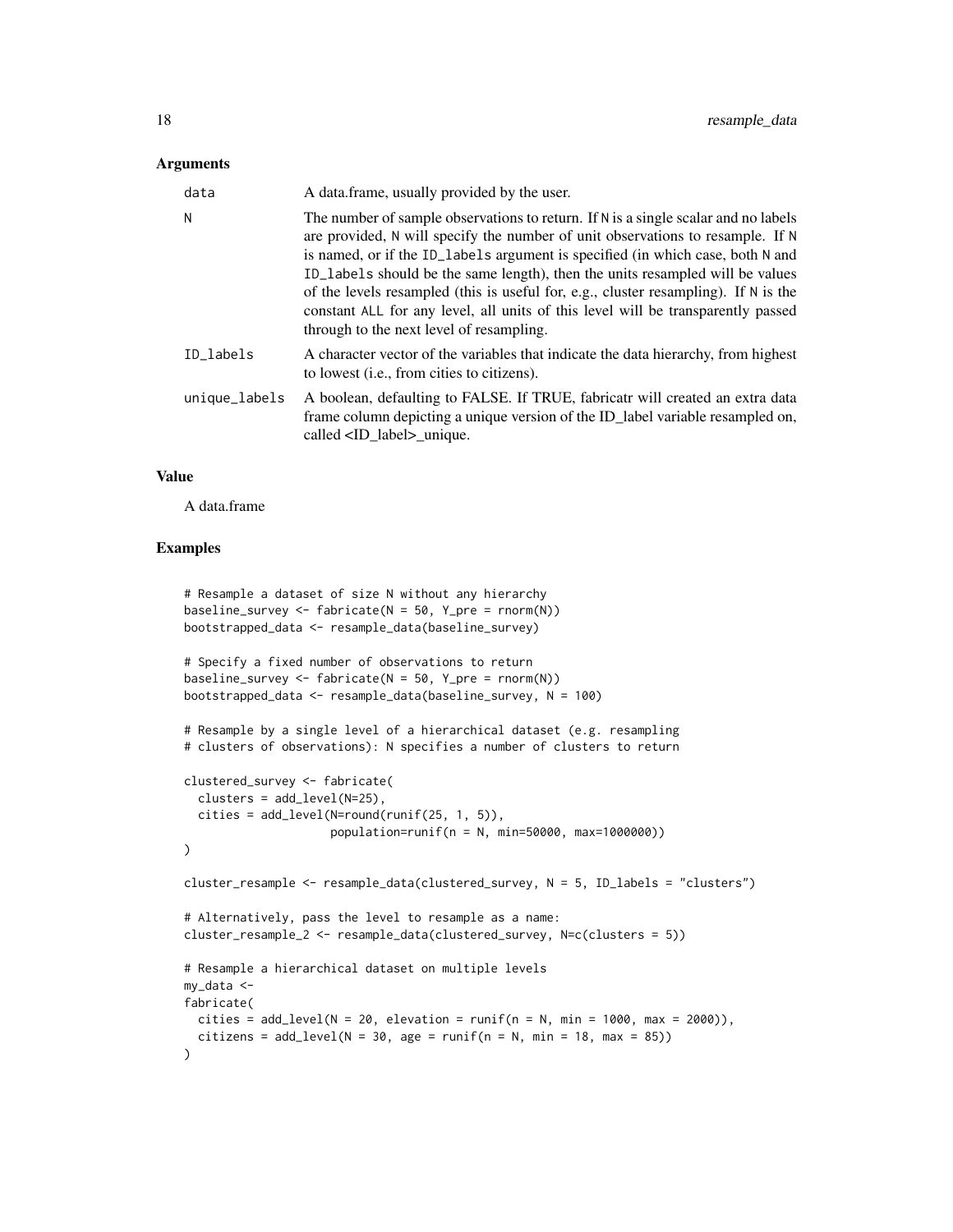```
# Specify the levels you wish to resample:
my_data_2 \leftarrow resample_data(my_data, N = c(3, 5),ID_labels = c("cities", "citizens"))
# To resample every unit at a given level, use the ALL constant
# This example will resample 10 citizens at each of the cities:
passthrough_resample_data <- resample_data(my_data, N = c(cities=ALL, citizens=10))
# To ensure a column with unique labels (for example, to calculate block-level
# statistics irrespective of sample choices), use the unique_labels=TRUE
# argument -- this will produce new columns with unique labels.
unique_resample <- resample_data(my_data, N = c(cities=5), unique_labels = TRUE)
```
reveal\_outcomes *Reveal outcomes*

# Description

Implements a generalized switching equation. Reveals observed outcomes from multiple potential outcomes variables and an assignment variable.

#### Usage

```
reveal_outcomes(x)
```
#### Arguments

x A formula with the outcome name on the left hand side and assignment variables on the right hand side (e.g.,  $Y \sim Z$ ).

```
dat <- fabricate(
  N = 10,
  U = rnorm(N),potential_outcomes(Y ~ 0.1 * Z + U)
\mathcal{L}fabricate(
  data = dat,Z = \text{rbinom}(N, 1, \text{prob} = 0.5),
  Y = reveal\_outcomes(Y \sim Z))
fabricate(
```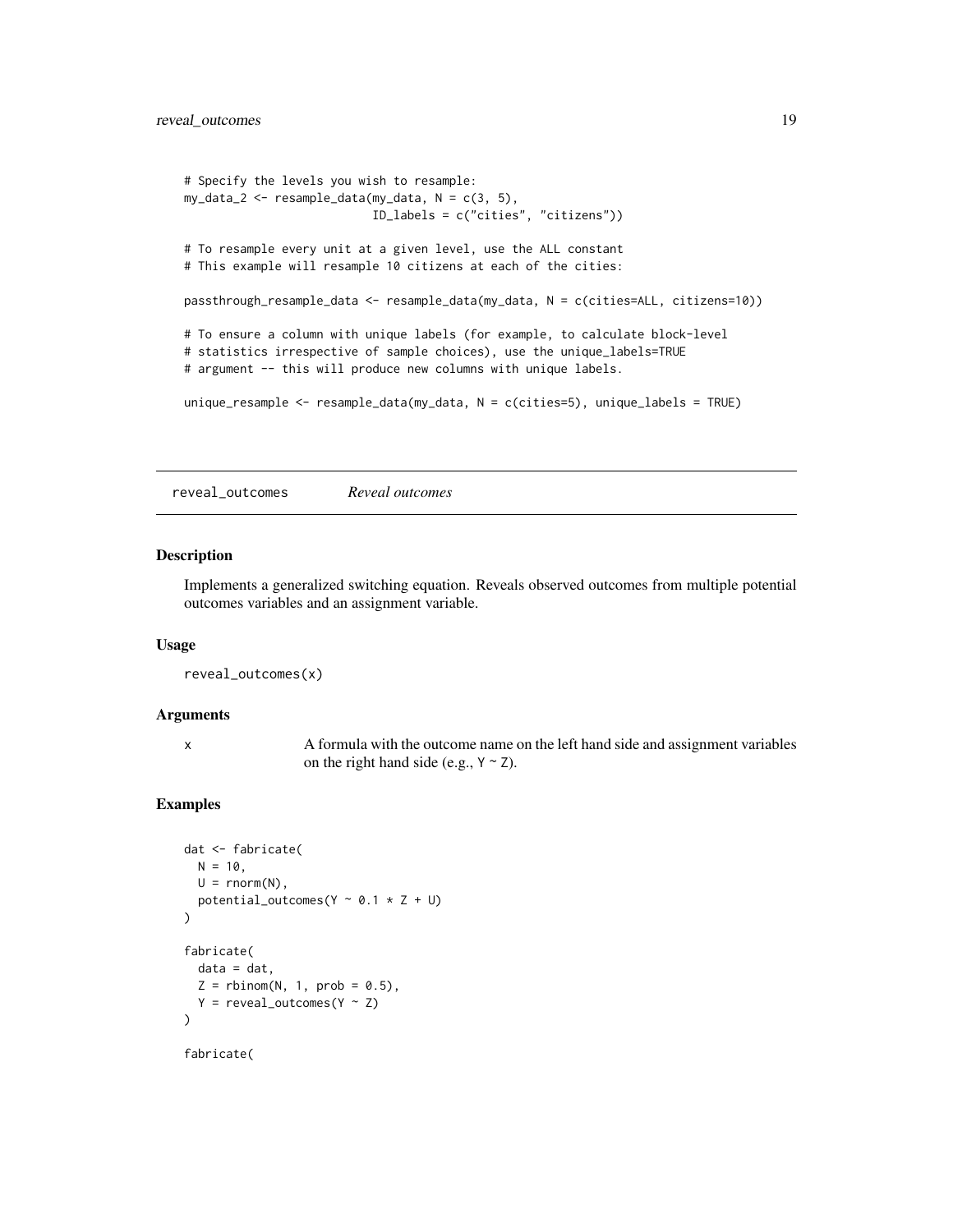```
N = 10,
  U = rnorm(N),potential_outcomes(Y ~ 0.1 * Z1 + 0.3 * Z2 + 0.5 * Z1 * Z2 + U,
                      conditions = list(Z1 = c(0, 1)),Z2 = c(0, 1)),
  Z1 = \text{rbinom}(N, 1, \text{prob} = 0.5),Z2 = rbinom(N, 1, prob = 0.5),
  Y = reveal\_outcomes(Y \sim Z1 + Z2)\lambda
```
split\_quantile *Split data into quantile buckets (e.g. terciles, quartiles, quantiles, deciles).*

#### Description

Survey data is often presented in aggregated, depersonalized form, which can involve binning underlying data into quantile buckets; for example, rather than reporting underlying income, a survey might report income by decile. split\_quantile can automatically produce this split using any data x and any number of splits 'type.

# Usage

 $split\_quantile(x = NULL, type = NULL)$ 

# Arguments

|      | A vector of any type that can be ordered $-$ i.e. numeric or factor where factor<br>levels are ordered.                                                     |
|------|-------------------------------------------------------------------------------------------------------------------------------------------------------------|
| tvpe | The number of buckets to split data into. For a median split, enter 2; for terciles,<br>enter 3; for quartiles, enter 4; for quintiles, 5; for deciles, 10. |

#### Examples

# Divide this arbitrary data set in 3. data\_input <- rnorm(n = 100)  $split\_quantile(x = data\_input, type = 3)$ 

<span id="page-19-0"></span>